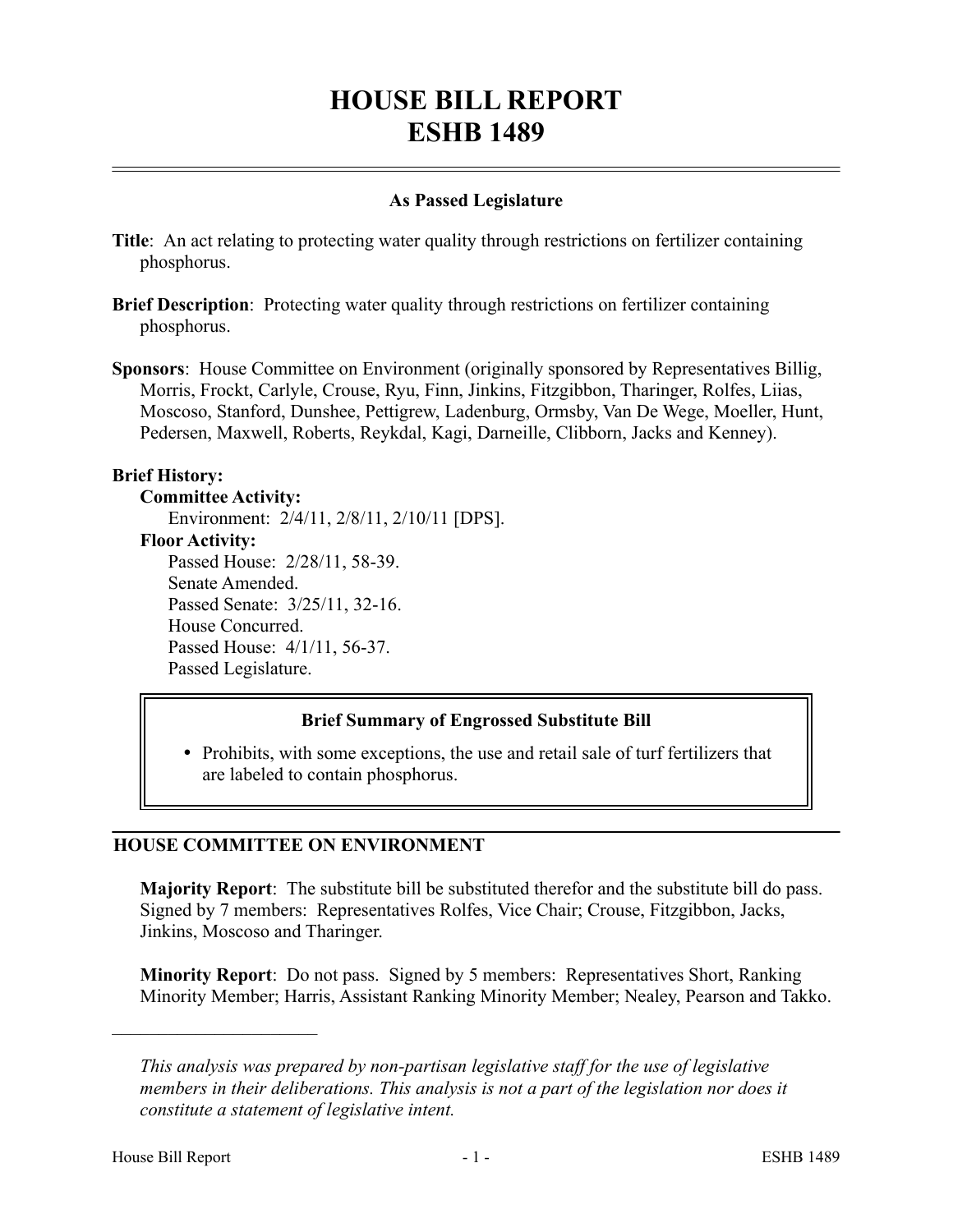**Staff**: Jason Callahan (786-7117).

## **Background**:

Only commercial fertilizer that has been registered with the Washington Department of Agriculture (WSDA) may be distributed. Registering with the WSDA includes the creation of a label for each product. Most packaged commercial fertilizers must have, placed on or affixed to the package, a conspicuous label stating in a clear, legible form the product name, the net weight, the brand, and the grade. Both the registration form submitted to the WSDA and label must identify if the products are waste-derived fertilizers, micronutrient fertilizers, or fertilizer materials containing phosphate.

It is unlawful to distribute misbranded commercial fertilizer.

#### **Summary of Engrossed Substitute Bill**:

Beginning on January 1, 2013, the sale and application of turf fertilizer that is labeled as containing phosphorus to turf is prohibited. These prohibitions do not apply if the fertilizer is being used to establish or repair grass during a growing season, for adding phosphorus to soils with deficient plant-available phosphorus levels, or for application to pasture lands, houseplants, flower or vegetable gardens, or agricultural or silvicultural lands.

Retailers may not display turf fertilizers labeled as containing phosphorus unless the product is also labeled for one of the permitted uses. Retailers may continue to display otherwise prohibited turf fertilizers that were in stock prior to 2012.

Local governments are prohibited from adopting less restrictive ordinances on the use of phosphorous-containing fertilizer.

**Appropriation**: None.

**Fiscal Note**: Available.

**Effective Date**: The bill takes effect January 1, 2013.

#### **Staff Summary of Public Testimony**:

(In support) Phosphorus is known to contribute to dangerous algae blooms in freshwater lakes and rivers thus threatens the state's commitment to clean water. High phosphorus water levels are a statewide issue with local areas of concern. This is a modest and simple approach that builds on the existing ban on phosphorus in dishwasher detergent.

This approach only targets turf fertilizer, which does not need to contain phosphorus to be effective. The current default in stores is that all lawn fertilizer has phosphorus and a customer has to ask for the fertilizer without phosphorus. The reverse of this should be true. This is a cost-effective approach to addressing water quality issues. Turf fertilizer is not the only source of phosphorus, but it is a source that can be addressed.